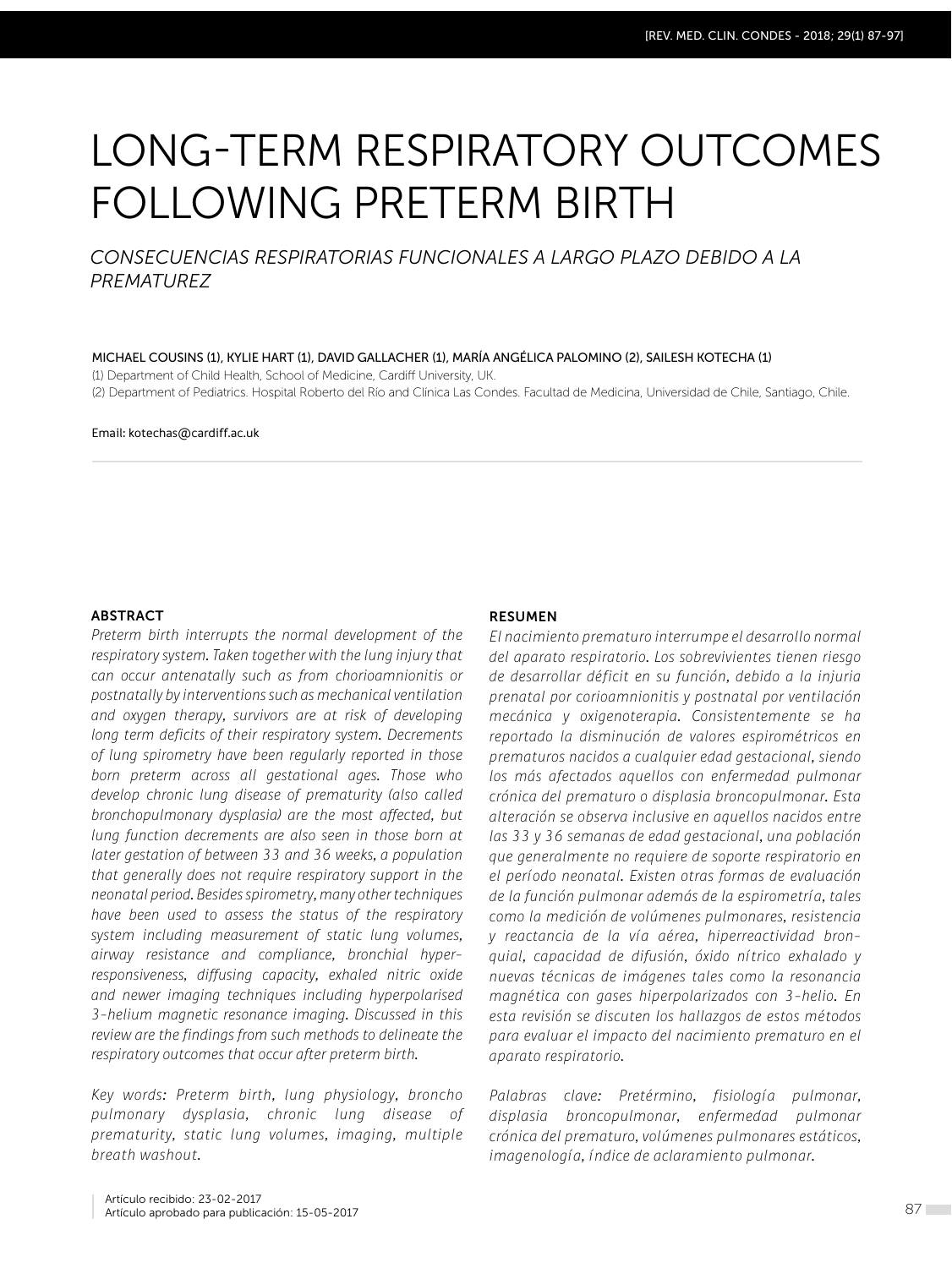| <b>ABBREVIATIONS:</b> |                                          | FVC.  | Forced vital capacity      |
|-----------------------|------------------------------------------|-------|----------------------------|
| ADC                   | Apparent diffusion coefficient           | Gaw   | Airway conductance         |
| <b>BPD</b>            | Bronchopulmonary dysplasia               | IC.   | Inspiratory capacity       |
| <b>BHR</b>            | Bronchial hyper-responsiveness           | 1RV   | Inspiratory reserve volume |
| C/D                   | Chronic lung disease of prematurity      | IVC   | Inspiratory vital capacity |
| $DL_{CO}$             | Carbon monoxide diffusing capacity       | LCI   | Lung clearance index       |
| EIB.                  | Exercise induced bronchoconstriction     | Raw   | Airway resistance          |
| ERV                   | Expiratory reserve volume                | Rrs   | Respiratory resistance     |
| FeNO                  | Fractional exhaled nitric oxide          | RV    | Residual volume            |
| FEVO.                 | Forced expired volume in 0.5/1 second(s) | T/C   | Total lung capacity        |
| <i>FOT</i>            | Forced oscillation technique             | $V$ T | Tidal volume               |
| <b>FRC</b>            | Functional residual capacity             | Xrs   | Respiratory reactance      |

## **INTRODUCTION**

Preterm (defined as less than 37 weeks' gestation) birth, a common occurrence, is associated with morbidity and mortality both in the neonatal period and beyond (1). Important long-term outcomes include neurodevelopment and respiratory health. The latter can be assessed in a variety of ways from outlining symptomology to health care utilisation to formal lung function testing. While spirometry is the most common respiratory assessment in follow-up of preterm children, increasingly more detailed testing is being used for preterm-born survivors. While previous focus has been on the extremes of prematurity, in particular those who develop chronic lung disease of prematurity (CLD), there is increasing evidence that even delivery at later gestations, including early term delivery, is associated with lung dysfunction in childhood (2). CLD is often also called bronchopulmonary dysplasia (BPD) and the terms are often used interchangeably. This review will discuss the impact of risk factors on the developing lung, including those which lead to the development of CLD, and the longer term respiratory outcomes of preterm birth with a particular focus beyond basic spirometry, the outcomes of which have been a frequent subject of recent reviews (3, 4).

## **EPIDEMIOLOGY**

Preterm birth accounts for approximately 11% of all live births worldwide, with increasing rates in many countries (5). It is a leading worldwide cause of death in the under 5-year age group (6), accounting for over 1 million deaths in 2015. However, neonatal mortality as a result of being born preterm has decreased in both the developed and developing world, with the overall death rate decreasing from 10.5 per 1,000 live births 2000 to 7.6 in 2015 (7). Many of the deaths are due to respiratory diseases, which affect 2-3% of all newborn infants (8, 9); the rates of respiratory illness increase with decreasing gestational age. Significant progress has occurred in the management of preterm neonates including the use of maternal antenatal corticosteroid administration, exogeneous surfactant and gentler forms of mechanical ventilation (10). However, as survival improves, the longer-term outcomes including good quality of life for the survivors become increasingly important (11).

## **LUNG DEVELOPMENT**

An understanding of lung development is key to understand why preterm infants may develop future respiratory deficits (12, 13). Normal lung development has been classified into 5 phases (14) (see Figure 1 (15)):

**Embryonic** gestational age 0-7 weeks. **Pseudoglandular** weeks 7-17. **Canalicular** weeks 17-27. **Saccular** weeks 28-36 and **Alveolar** weeks 36 to at least 2 years post natal age.

In extremely preterm-born infants, especially those born at <26 weeks' gestation, alveolar development has not yet commenced, thus the infant relies on respiratory saccules for their gaseous exchange. In addition, failure to produce adequate antioxidant, enzymes and surfactant, which reduces surface tension at the gas-exchanging units, often results in the development of neonatal respiratory distress syndrome (RDS) (16). The insults of extrauterine life on the immature and fragile lungs occur at a crucial phase of lung development, resulting in subsequent abnormal alveolarisation and aberrant pulmonary vascular development (15).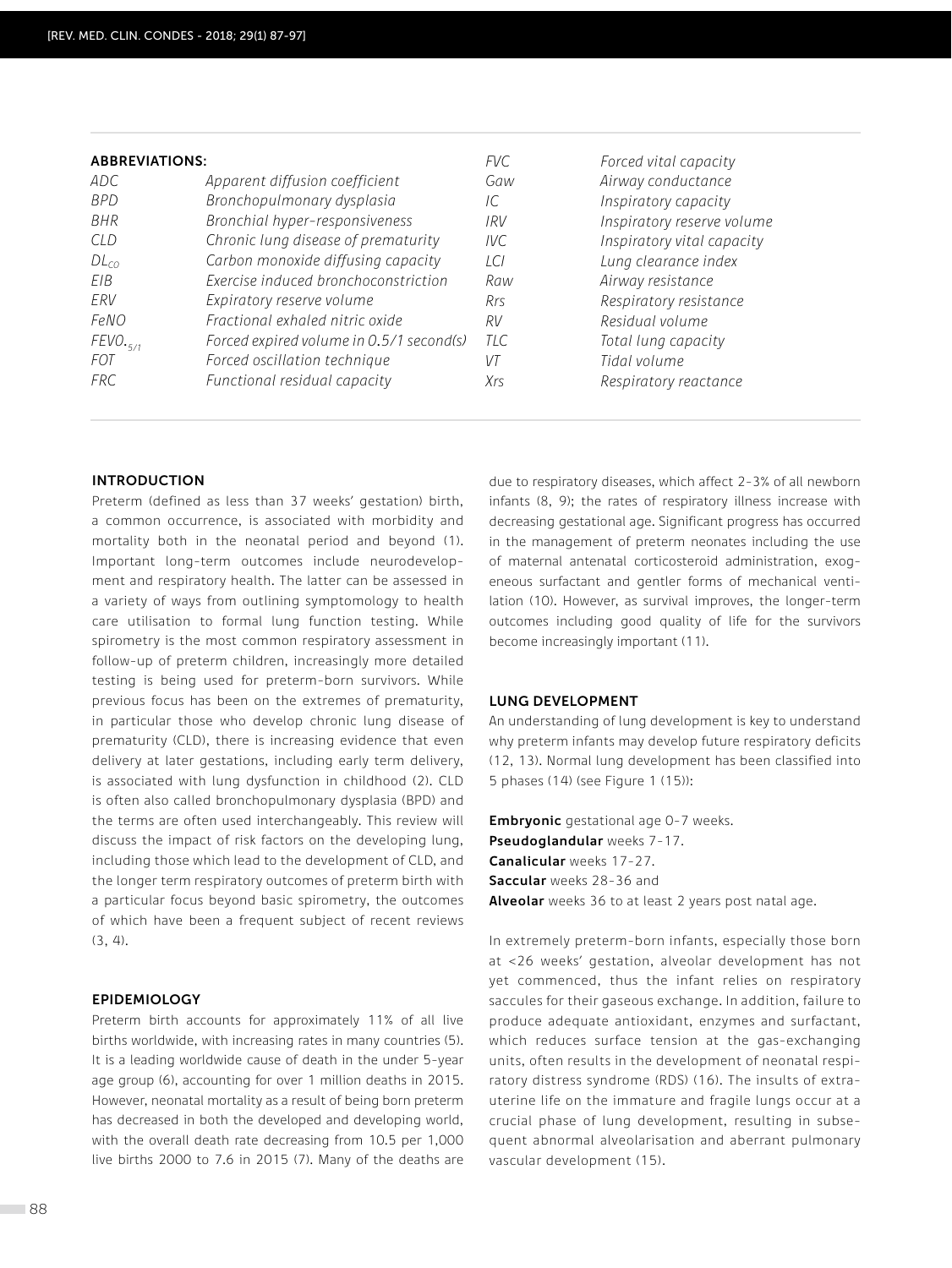



Reprinted with permission (15).

## **RISK FACTORS FOR LONG-TERM LUNG DISEASE**

Evolution of lung disease in the preterm population is a multi-factorial process, a combination of genetic susceptibility and environmental factors. The interventions that some preterm infants receive are particularly important, especially in those who develop CLD. Reviewed below are the important risk factors that potentially lead to the dysfunction of the respiratory system.

## **Preterm birth**

Preterm birth occurs at an earlier stage of lung development, thus, it is not surprising that concerns are raised regarding lung development after birth of preterm infants (17). Many of the ante- and post-natal factors that may affect lung growth in the preterm infant are shown in Figure 2 (14). The common pathway for many of these risk factors affecting lung growth may be via pulmonary inflammation (15) but recent data suggest that even late preterm-born infants (of between 33 and 34 weeks' gestation) or even early term-born children (at 37 – 38 weeks' gestation) may have longer term decrements of their lung function (2, 18, 19). In one study of healthy preterm infants who had not received any respiratory support during the neonatal period, increased dead space ventilation, lower functional residual capacity and impaired gas exchange at 40 weeks' postmenstrual age were seen when compared to term born controls. This suggests that preterm delivery per se affects postnatal lung growth (20). Similar findings have been reported by others (21, 22).

#### **Chronic Lung Disease of prematurity (CLD)**

CLD, often also called bronchopulmonary dysplasia (BPD), is a major respiratory complication of preterm birth affecting up to 75% of surviving infants at the extremes of gestation (<26 weeks' gestation) (23). Histologically, CLD was originally associated with marked pulmonary fibrosis, varying hyperinflation and atelectasis, severe epithelial lesions and decreased alveolarisation, leading to reduced surface area for gas exchange (24). Since the introduction of surfactant, newer ventilation strategies and improved nutrition for preterm infants, the histology shows less fibrosis, less heterogeneity of lung disease and larger, fewer alveoli than observed in old BPD (17), often termed "new BPD/CLD". It is likely that CLD represents the culmination of delivery at an immature stage of lung growth and exposure to factors that are well-known for causing lung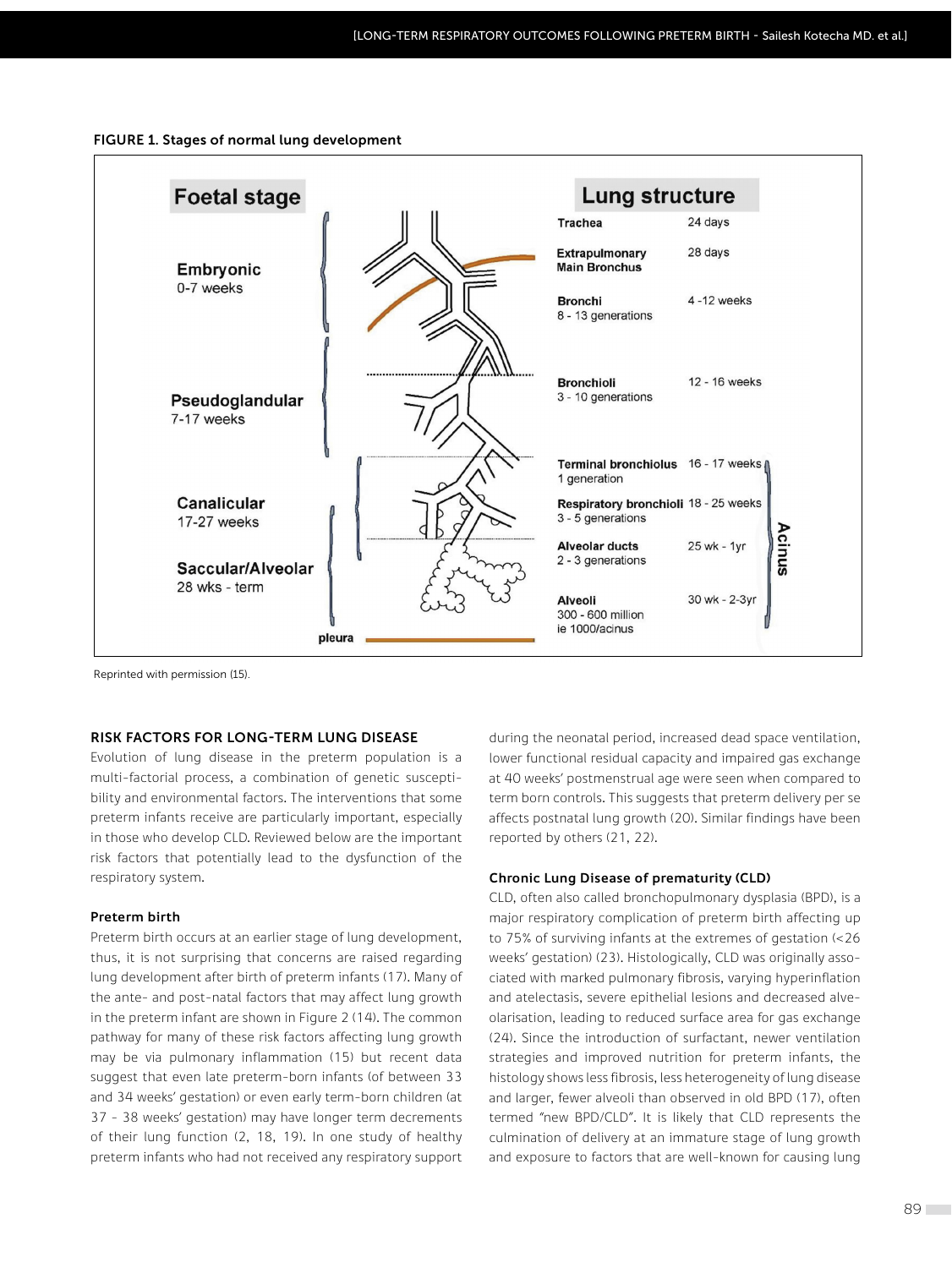

**FIGURE 2. Ante- and post-natal risk factors that can affect lung growth directly or via pulmonary inflammation**

Reprint with permission (14).

injury. The risk factors for CLD have been previously reviewed (14, 15) but include antenatal factors such as maternal health (e.g. pregnancy associated hypertensive conditions), placental function (e.g. chorioamnionitis) (25) and fetal health (e.g. preterm delivery and antenatal infection) (26). Postnatal risk factors that may lead to lung injury include supplemental oxygen therapy, mechanical ventilation (especially invasive mechanical ventilators), respiratory infections (27), patent ductus arteriosus (PDA) and fluid overload.

## **OTHER RISK FACTORS**

Many of the risk factors discussed above are associated with the epidemiologically small group of extremely preterm infants of <28 weeks' gestation (<1% of overall birth) especially those who require respiratory support. Many more-mature preterm-born infants of >32 weeks' gestation will also be exposed to antenatal risk factors. These include intrauterine growth retardation (IUGR), inadequate maternal nutrition, maternal disease such as diabetes mellitus, pregnancy-associated conditions such as hypertension, antenatal maternal smoking, postnatal smoking exposure from mothers and carers, and social deprivation, which could lead to future risk of developing lung disease. Some of these factors are known to be associated with preterm delivery that clearly has longterm consequences. Placental insufficiency may prevent adequate lung development. In mice, chronic hypoxia during the stage of lung development corresponding to the human 3<sup>rd</sup> trimester impairs alveolar and pulmonary artery development by upregulating transforming growth factor  $\beta$  (28). Preterm infants born with IUGR have a higher risk of developing CLD in comparison to those with appropriate birth weight for gestation (29). Similarly, term-born infants with IUGR may have long-term respiratory function deficits but robust studies for late preterm infants of >32 weeks' gestation with IUGR are lacking. Interestingly, catch up growth in term-born infants may lead to some improvement in lung function (30). However, accelerated weight gain in infancy in both term -and preterm- born children may lead to increased respiratory symptoms (31) perhaps due to dysanapsis, i.e. the weight gain suggests somatic growth is occurring but lung growth may be lagging behind for a period of time with the mismatch resulting in respiratory symptoms.

Association between antenatal smoking and preterm birth is well recognised with a recent study showing improvement in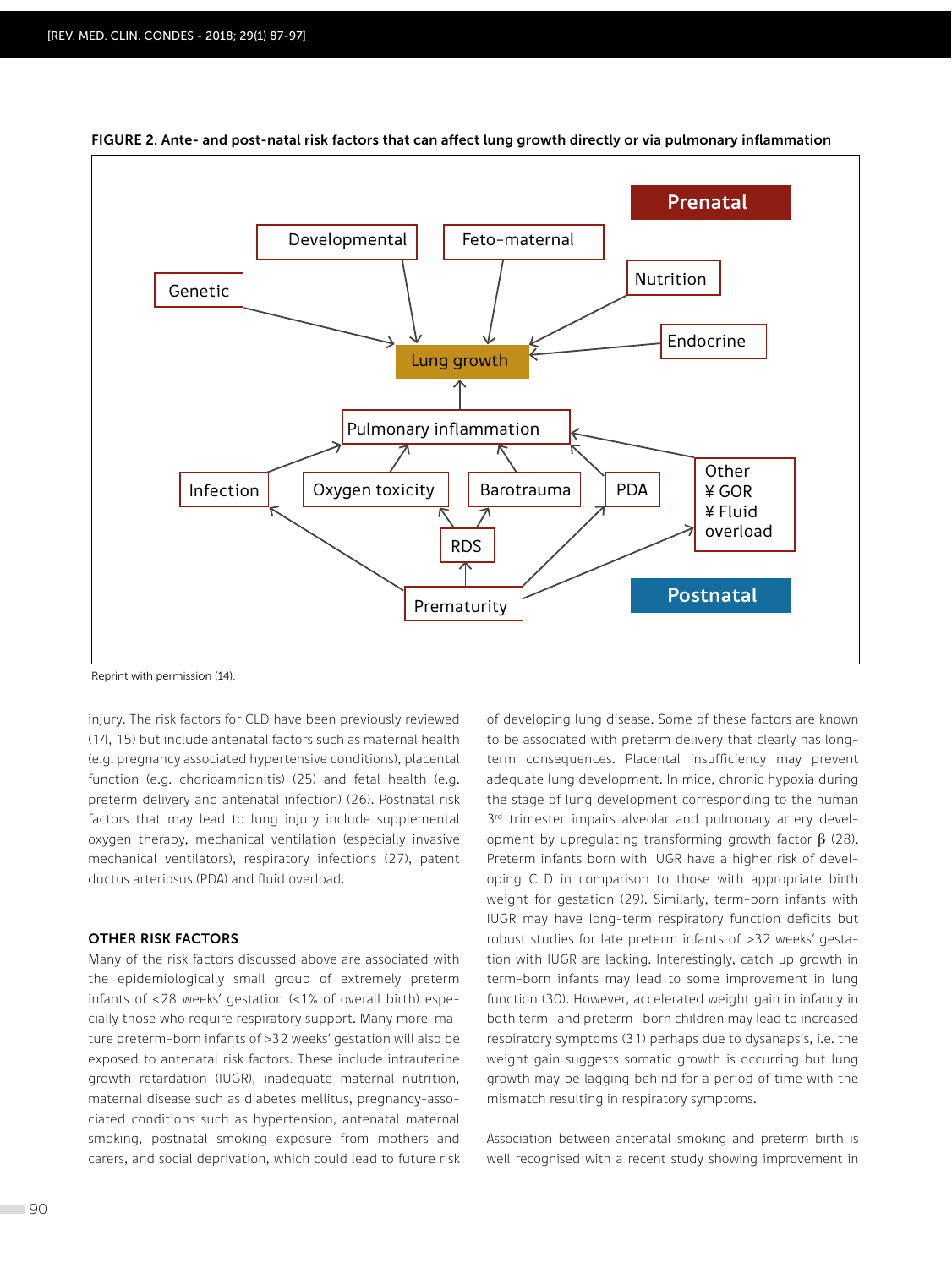preterm labour rates after legislation prohibiting smoking in public areas was introduced in several countries (32). Nicotine and its metabolite cotinine cross the placenta and are found in higher concentrations in the foetal serum, amniotic fluid and placenta than in maternal serum (33). Animal models have shown the specific effects of maternal smoking on fetal lung growth and development including smaller lung volumes and structural changes, including fewer but larger saccules, decreased elastic tissue length and decreased internal surface area in foetal rat lungs (34). Antenatal maternal smoking can impact on lung function in infancy, with those exposed having 7% lower  $FEV_{0.5}$ (forced expiratory volume in 0.5 seconds) (35) and reduced time to peak tidal expiratory flow (36, 37). Preterm-born infants with an average gestational age of 33 weeks at birth, exposed to antenatal maternal smoking and assessed prior to hospital discharge, had reductions in expiratory flow parameters, in particular a 13% slower time to peak tidal expiratory flow as a proportion of total expiratory time, compared to those not exposed (38). In addition, a relationship between antenatal smoking and wheeze has been noted, including in infancy (39), childhood (40), and with evidence suggesting that this persists into adulthood (41).

Socioeconomic class is associated with preterm birth. In an epidemiological study of over 800,000 births between 1994 and 2004 in Australia, preterm birth was linked to lower socioeconomic status. Birth at decreasing gestational age was linked to increasing deprivation, with an odds ratio of 1.45 for being born extremely preterm for those in the lowest quartile of socioeconomic disadvantage when compared to the highest quartile (42). Additionally, lung dysfunction has been linked to lower socioeconomic status, with reductions of FEV<sub>1</sub> (forced expiratory volume in 1 second) and FVC (forced vital capacity) by ~17% in boys and ~14% in girls of children from low-income groups in comparison to high income groups (43).

## **IMPACT OF PRETERM BIRTH ON RESPIRATORY HEALTH**

## **Symptoms and health care utilisation**

Preterm birth and the associated complications have a significant impact on future respiratory health. For instance, during infancy, those born preterm are at higher risk of respiratory diseases. A population-based study of over 300,000 children noted that decreasing gestational age was associated with increasing respiratory morbidity. Almost a quarter of all infants born at <33 weeks' gestation required an admission for respiratory illness before the age of 1 year compared to 7.8% of those born at 40-42 weeks' gestation, with a fourfold increase in actual number of admissions (41.5 vs 9.8 per 100 childyears respectively). With every week of decreasing gestation from 40 to 33 weeks, there was an increase in both proportion of infants admitted and number of admissions. Even those born

late preterm at 35-36 weeks' gestation had almost double the proportion requiring admission and number of admissions (13.5% and 18.8 admissions per 100 child-years respectively) compared to the 40-42 weeks' gestation group. Additionally, the lower the gestation of the infant, the earlier in life they were likely to be admitted. This finding was not confined to the infant population, with the 1-5 years age group showing a similar but less marked trend (44).

Respiratory symptoms in preterm-born children are not restricted to those born at extremes of prematurity. A questionnaire-based study of preterm- and term-born children from Wales received over 7000 replies, with respondents classified into preschool aged (<5 years) and school aged (≥5 years) children. In the younger age group, those born very preterm (≤32 weeks' gestation) were 2.8 times more likely to have wheeze-ever compared to the term controls. Furthermore, those born moderately (33-34 weeks' gestation) and late (35-36 weeks' gestation) preterm also had greater rates of wheeze-ever (odds ratios of 1.9 and 1.5) when compared to the term group. Similarly, the school aged children also had greater odds ratios for wheeze-ever (respectively 3.29, 1.84, and 1.58 for the <32, 33–34 and 35–36 weeks' gestation groups) when compared to term controls. Similar trends were seen for both age groups for recent wheeze, recent hospital admissions for respiratory illness and inhaled medication use (45). Even children born at early term (37-38 weeks' gestation) from both age groups had increased respiratory symptoms and medication use than later term-born subjects (39-42 weeks' gestation) (18), a finding recently confirmed with spirometry (19). Similar findings were reported in another study of over 14000 UK born children by face-to-face interviews showing an increasing gradient of respiratory symptoms with decreasing gestational age (46). A systematic review of 30 studies including over 1.5 million children showed that those born preterm were 1.7 times more likely to be affected by wheeze, in particular those born at <32 weeks' gestation who were 3 times more likely to have wheezing disorders (47).

CLD in particular is associated with poorer respiratory outcomes. In the follow-up of the UK EPICure population of extreme preterms born in 1995 at <26 weeks' gestation, an association was noted between CLD and prevalence of respiratory symptoms and medication use when compared to term-born controls. Rate of treatment with either bronchodilator therapy or inhaled steroids during the first year of life was approximately 20% higher in those with a history of CLD compared to those without. By 6 years of age, significantly more children with a history of CLD had suffered from wheeze in the previous year, wheeze or cough at night, or had received bronchodilators or inhaled steroids within the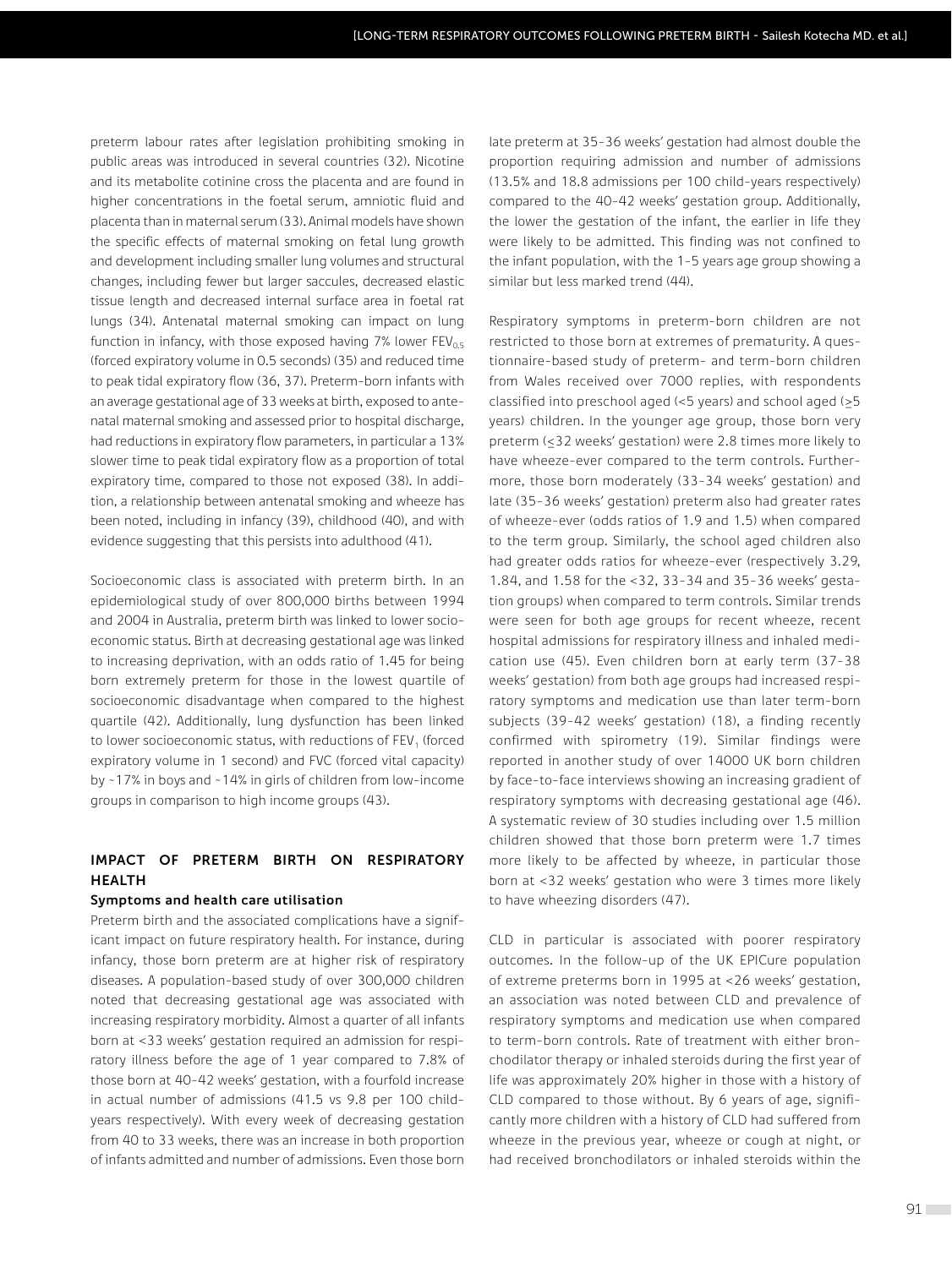past 12 months when compared to term controls (48). At 11 years of age, the preterm group had 9-14% higher rates of an asthma diagnosis, requiring asthma medication, or having suffered from nocturnal cough or exercise-induced wheeze within the past 12 months than term-born children. Those with a history of CLD had a 13% higher rate of wheeze within the past 12 months (49).

Respiratory disease following preterm birth can persist into adulthood. Follow-up of a cohort of preterm-born adults at age 21 revealed higher rates (over a quarter of the subjects) of cough, wheeze or asthma compared to term controls (50). Other studies have reported higher rates of ongoing respiratory symptoms in populations of preterm-born adults with a history of CLD. Wong et al revealed respiratory symptoms were experienced by 71% of their study population of 17-33 year olds within the past 12 months (51).

#### **Impact of preterm birth on lung function testing**

In addition to subject-reported respiratory symptoms, objective data on the impact of preterm birth on the respiratory system can be obtained from lung function testing. Spirometry can reveal obstructive and restrictive lung abnormalities and is widely available with equipment that can be reliably used within community settings as well as in specialist lung physiology labs (52). However, there are also many other respiratory investigations that have been used to understand lung dysfunction following preterm birth.

#### **Spirometry**

Abnormalities on spirometry testing have been consistently noted in preterm populations during childhood, with the highest levels of dysfunction observed in those with a previous history of CLD. Synthesised data from a meta-analysis show that preterm infants, excluding those with a history of CLD, have a deficit of 7% of percent predicted  $FEV<sub>1</sub>$  when compared to term controls. Populations with a previous diagnosis of CLD of supplemental oxygen dependency at either 28 days of age or beyond 36 weeks' post-menstrual age have deficits of 16% and 19% respectively (53). In addition to respiratory symptoms, lung function abnormalities are not confined to those born very or extremely preterm. Those born at 33-34 weeks' gestation also have spirometry deficits during mid-childhood, of between 0.35 and 0.49 for adjusted mean z-scores for  $FEV_1$ , FVC, and expiratory flow rates when compared to term-born children. Similar deficits were seen in children born at earlier gestations (2). Since lung function is thought to "track" throughout life, of particular concern is the premature development of chronic obstructive pulmonary disease in children, especially if preterm-born children are exposed to additional insults such as environmental pollution (54).

As well as having baseline spirometry deficits, pretermborn children, especially those who had CLD, appear to have increased bronchial hyper-responsiveness (BHR) in some studies (55). BHR may persist in adulthood, with increased response to methacholine shown in one population of extremely preterm-born adults (56) and across all preterm groups in comparison to term controls in another (57). However, not all studies have shown increased prevalence of BHR in preterm-born children (58). Exercise-induced bronchoconstriction (EIB) is also seen in preterm populations, particularly CLD groups, as shown by Joshi et al, with a maximal average FEV<sub>1</sub> decrease of 11% at approximately 20 minutes post-exercise (59).

#### **Static lung volumes**

Although spirometry is the most common method for assessing lung function, it has limitations in the paediatric population. Measuring dynamic lung volumes requires cooperation and coordination on the part of the participant performing the procedure. It may, therefore, be difficult to obtain accurate results, especially in younger age groups (60). Body plethysmography allows measurement of static lung volumes, providing structural information about the lungs. These include total lung capacity (TLC), functional residual capacity (FRC), residual volume (RV) and vital capacity (VC). These lung volumes can be represented schematically as seen in Figure 3 (61).

This method is useful to identify lung hyperinflation from increased RV or FRC. Additionally, increased RV/TLC ratio can also suggest hyperinflation, although this finding is less specific as it may result from normal RV but decreased TLC (62). Hyperinflation is associated with obstructive lung disease or struc-



## **FIGURE 3. A schematic representation of subdivisions of lung volume**

IRV: inspiratory reserve volume; VT: tidal volume; ERV: expiratory reserve volume; IVC: inspiratory vital capacity; RV: residual volume; IC: inspiratory capacity, FRC: functional residual capacity; TLC total lung capacity. Reprinted with permission (61).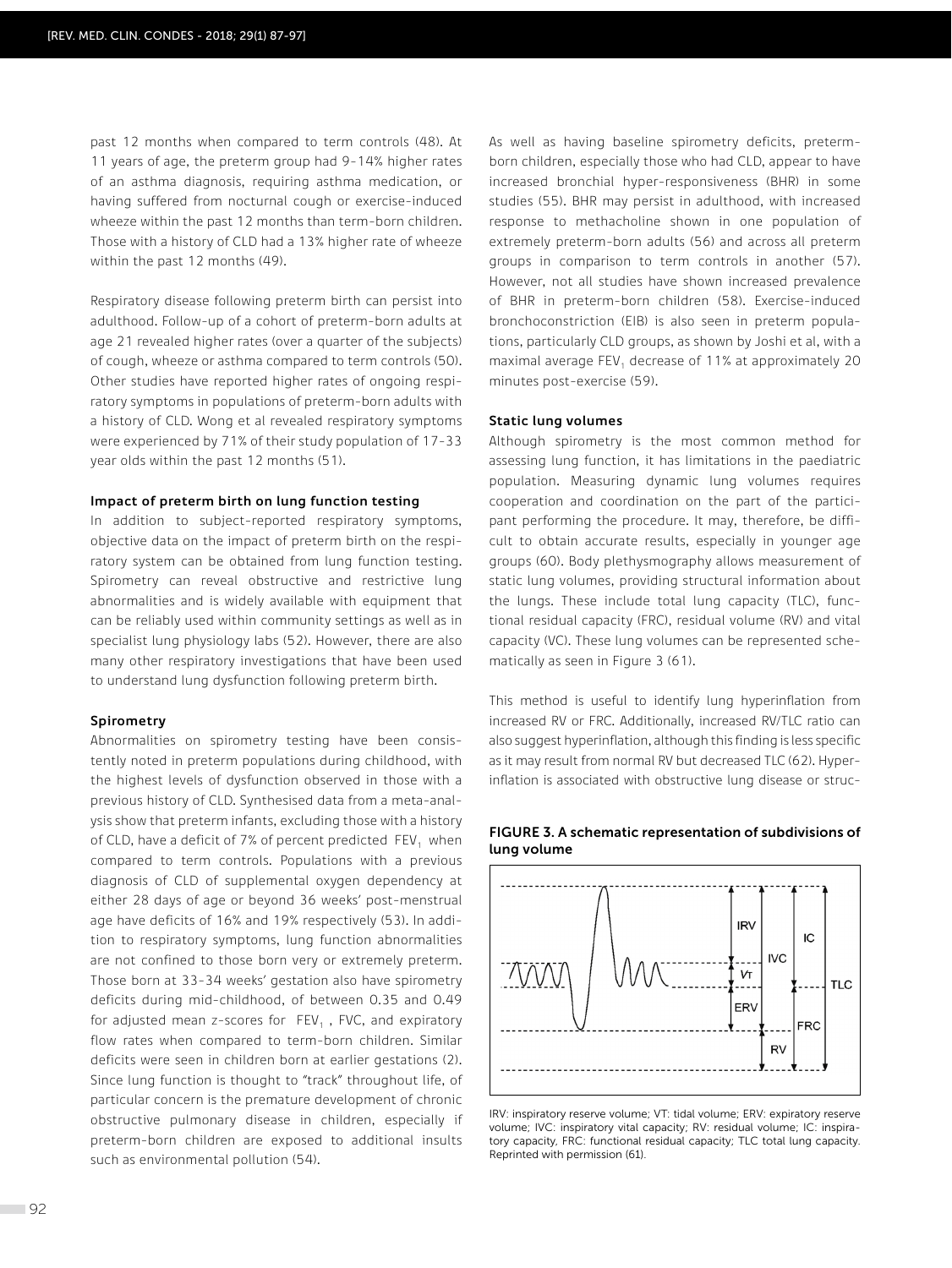tural abnormalities associated with preterm birth (63). Static lung volumes have been investigated in a number of studies of preterm-born children and young adults. In general, RV and RV/TLC are increased in preterm-born subjects with the greatest increases seen in those with CLD when compared to term-born equivalent controls (59, 64-69). These findings suggest that the injuries occurring in infancy persist and, despite remodelling, there is continuing evidence of air-trapping likely to be related to the airway obstruction consistently observed in preterm-born children. A possible association between hyperinflation and bronchial hyper-reactivity (70) suggests the mechanism of air-trapping may be that of a ballvalve, with air being able to enter the lungs but, due to either floppy or constrictive airways, unable to escape. Whether these improve or deteriorate with ageing will be important to assess in longitudinal studies as well as whether they have any response to, or indeed worsening after, bronchodilator treatment which has not yet been accurately assessed.

### **Airway resistance and respiratory mechanics**

Respiratory mechanics, which include measurements of airway resistance and compliance, can give valuable insight into the underlying disease processes. Airway resistance in particular can be measured using different techniques including body plethysmography and forced oscillation technique (FOT). A number of studies have used body plethysmography to compare respiratory mechanics in preterm groups against term controls. Increased Raw or decreased airway conductance (Gaw, reciprocal of Raw) are commonly reported in preterm groups (69, 71, 72). In addition, among preterm-born children with a history of CLD, Raw is increased (1.05 kPa-L-s-1) compared to preterm controls without CLD (0.75 kPa·L·s-1) (73).

FOT involves assessing the respiratory response to soundwaves superimposed on tidal breathing at varying frequencies. The lower frequency waves travel further into the lungs to give information about the distal airways whereas the higher frequencies report on the proximal airways. Both of these procedures have advantages for the paediatric population as they rely on tidal breathing (74, 75). Correlation has been noted between airway resistance (Raw) obtained by plethysmography and resistance measured at 5 Hz during FOT measurements (73). Reactance at 5 Hz has been shown to correlate with spirometry (73, 76), suggesting that FOT may be a useful alternative for assessing lung disease in young children born preterm.

The study by Malmberg et al of preterm-born children (aged 8 years and born at <30 weeks' gestation) had significantly higher resistance and lower reactance (Xrs), at the lower frequencies (5 and 10 Hz) compared to their term counterparts. The findings suggest that smaller, distal airways are predominantly affected. This may be due to altered elastic properties of the lungs resulting from airway obstruction associated with preterm birth (73). A subgroup of 16 children from this study underwent pre- and post-bronchodilator measurements of Rrs at 5 Hz (peripheral airways). The preterm children had a 10% greater decrease in resistance values following bronchodilator administration compared to the term control group, suggesting a greater degree of reversible airways disease as a result of an obstructive picture (77).

In another study, Vrijlandt et al compared preterm-born children aged 3–5 years with and without CLD with term controls. Both the preterm groups had similar resistance values at 6 Hz which were significantly higher compared to controls; lower reactance values at 6 Hz were noted in the CLD group compared to the non-CLD preterm group. The resonant frequency, the frequency at which the lower frequency elastic properties and the higher frequency inertial properties cancel each other out, was also highest in the CLD group (26.8 Hz) compared to the other groups (22.7 Hz) (78). Udomittipong and colleagues obtained similar findings assessing 64 children aged 3–6 years and diagnosed with CLD. Resistance and reactance values at 6, 8 and 10 Hz were measured and compared to a previous healthy control cohort. The z-scores were increased for resistance (between 1.03 and 1.28) and decreased for reactance (between -1 and -1.41) when compared to the control group (79). Bronchodilators improved both Rrs and Xrs at 6, 8 and 10 Hz, with decreases of between 18.2 and 23.3% from baseline values for the former and increases of between 31.9 and 38.8% for the latter (80). More recent studies (76, 81) also report increased resistance and decreased reactance particularly in those with a history of (severe) CLD.

Interestingly, Er et al reported increased resistance values at 5 and 10 Hz in late preterm children aged 3–7 years with gestation at birth of 34-36 weeks when compared to term-born controls, further suggesting that peripheral airway disease may be a consequent of delivery at an early stage of lung development (82).

Overall findings from FOT consistently show increased resistance and decreased reactance, particularly at lower frequencies, in preterm-born children with the worst values observed in those with a history of CLD. The observations are most likely to be due to altered structure resulting after birth at an early stage of lung development.

#### **Diffusing capacity**

Carbon monoxide diffusing capacity (DLCO) of the lungs is a well-described technique whereby the ability of oxygen to transfer from the alveoli into the lungs' capillary network is assessed using carbon monoxide thus giving information about the alveolar-capillary interface. There are a number of methods to measure DLCO but the single breath technique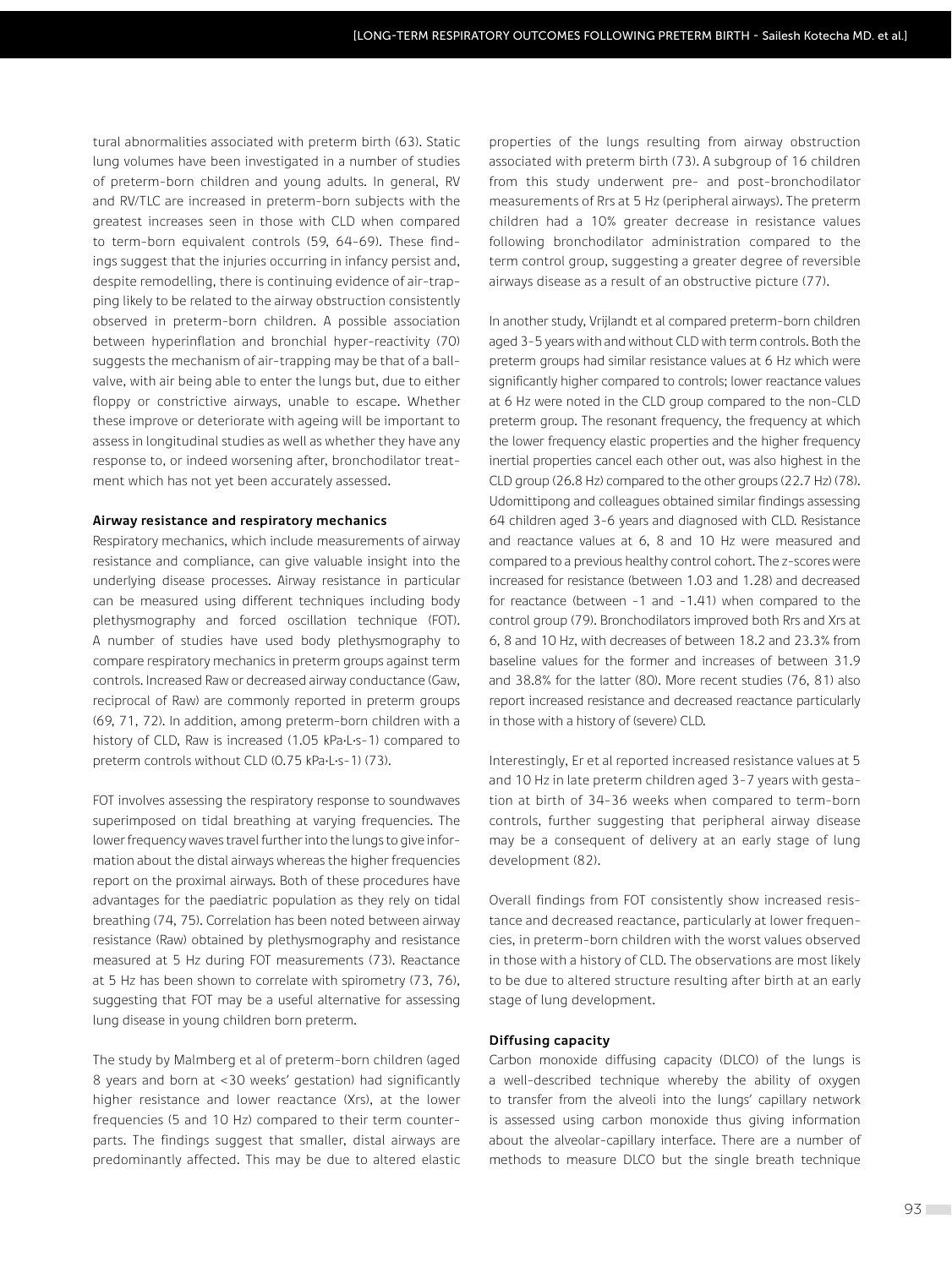is most commonly used. It is determined from concurrent measurements of carbon monoxide uptake from alveolar gas and the volume of the alveoli. There are several factors that can affect this uptake, including structural abnormalities (e.g. lung volumes, area of capillary-alveolar interface) and functional issues (e.g. ventilation-perfusion mismatch, gas tensions within the blood) (83). In several studies, preterm-born children with CLD had similar DLCO values to preterm control groups (68, 84). A more recent study of 126 preterm children and 34 term born children showed DLCO was lower in controls (86.3 percent predicted) than in preterm subjects (92.1 percent predicted) suggesting that preterm-born children are unlikely to have any significant gas exchange abnormalities (69).

In contrast, Hakulinen et al assessed 31 preterm-born children with and without CLD compared to healthy term controls. The preterm groups had significantly lower percent predicted DLCO compared to the term group (91.1% and 89.5% in the preterm groups, and 100.7% in the controls, p=0.021) (71). Data from a Finnish cohort showed similar results in their cohort of 55 preterm-born, very low birth weight (<1500g) children, both with and without CLD. Both these groups had significantly lower DLCO, including when corrected for alveolar volume, with percent predicted values of 91% and 94% in the CLD and no-CLD preterm groups respectively, compared to 102% in the term control group (72). Cazzato and colleagues noted that DLCO in a group of very low birth weight (≤1500g), very preterm (≤32 weeks' gestation) children was approximately 1 z-score lower when compared to term controls (85). A similar deficit in z-score was noted in the EPICure cohort of extreme preterm children when compared to term controls (66).

In other studies, subjects with a history of CLD have been shown to have decreased diffusion capacity. Balinotti et al studied infants with CLD aged between 4 and 18 months after birth at 24-29 weeks' gestation, reporting lower DLCO of 2.7 versus 3.4ml/min/mmHg adjusted for lung volume in the CLD group compared to term controls (86). For Joshi et al, a CLD group in mid-childhood had lower predicted DLCO values compared to a preterm-born group without CLD (74.6% versus 89.7%) (59).

In general, there appears to be observations of impaired alveolar-capillary interface after preterm birth especially in those who develop CLD, although not all studies report differences.

## **Exhaled nitric oxide testing**

Fractional exhaled nitric oxide (FeNO) has been used as a marker of (eosinophilic) inflammation in respiratory diseases. While higher concentrations have been reported in asthma (87), a label often inappropiately given to preterm-born children with airway obstruction, there is little evidence of increased FeNO in preterm-born children including those who had CLD in infancy. In infancy, nitric oxide output (exhaled NO accounting for expiratory flow) appears to be lower in CLD populations compared to healthy preterm- and term-born children (after adjusting for sex, atopy, passive smoke exposure and caffeine consumption) with 10% and 17% lower values respectively (88). Lower concentrations of exhaled nitric oxide were noted in 31 preterm-born school-aged children with a diagnosis of CLD in comparison to healthy preterm and term controls (7.7, 9.9 and 10.7 parts per billion (ppb) respectively) (89). Results remain similar in adulthood, with median FeNO of 19 ppb in preterm-born children with and without CLD and 27 ppb in term-born controls (p=ns) (90). The data suggest that there is unlikely to be eosinophilic inflammation occurring in preterm-born children with airway obstruction.

#### **Lung clearance index**

The lung clearance index (LCI), using multiple breath washout techniques, assesses ventilation inhomogeneity. In disorders such as cystic fibrosis, LCI is useful in detecting early lung disease (91). Given the continuing airway and parenchymal abnormalities observed in preterm survivors, especially those with a history of CLD, LCI may be useful in assessing ventilation inhomogeneity. Surprisingly, in general, studies have not consistently reported differences between preterm-born children with or without CLD and term-born children (92-95). Lum et al noted increased LCI which may be due to decreased gas mixing efficiency in the extremely preterm group of <26 weeks' gestation which may reflect some parenchymal or small airway disease, but the LCI was not helpful in discriminating lung disease between preterm groups with and without CLD and term groups. Hülskamp and colleagues did not find differences for LCI between preterm and term groups but on multivariable analyses noted an association between ventilation inhomogeneity and duration of supplemental oxygen. It has been speculated that the lack of differentiation using LCI in children with established airway disease and changes on imaging such as CT scans (see below) may be due to fixed airway obstruction beyond which the study gas may not diffuse during testing, hence lack of inhomogeneity observed.

#### **Lung imaging**

Preterm-born children, including those who had CLD in infancy, do not routinely undergo imaging with chest radiographs or CT scans unless there is an underlying clinical indication. Where they have been reported, chest radiographs show areas of collapse and hyperinflation in keeping with the reported air-trapping seen in preterm-born children with significant airway disease. The few studies reporting data on thoracic CT scans are, in general, of subjects from the pre-surfactant era with abnormalities such as opacification, bronchial and interlobal septa thickening, and air trapping, especially in those who had CLD in infancy (96-98). In the study by Wong et al, 84% of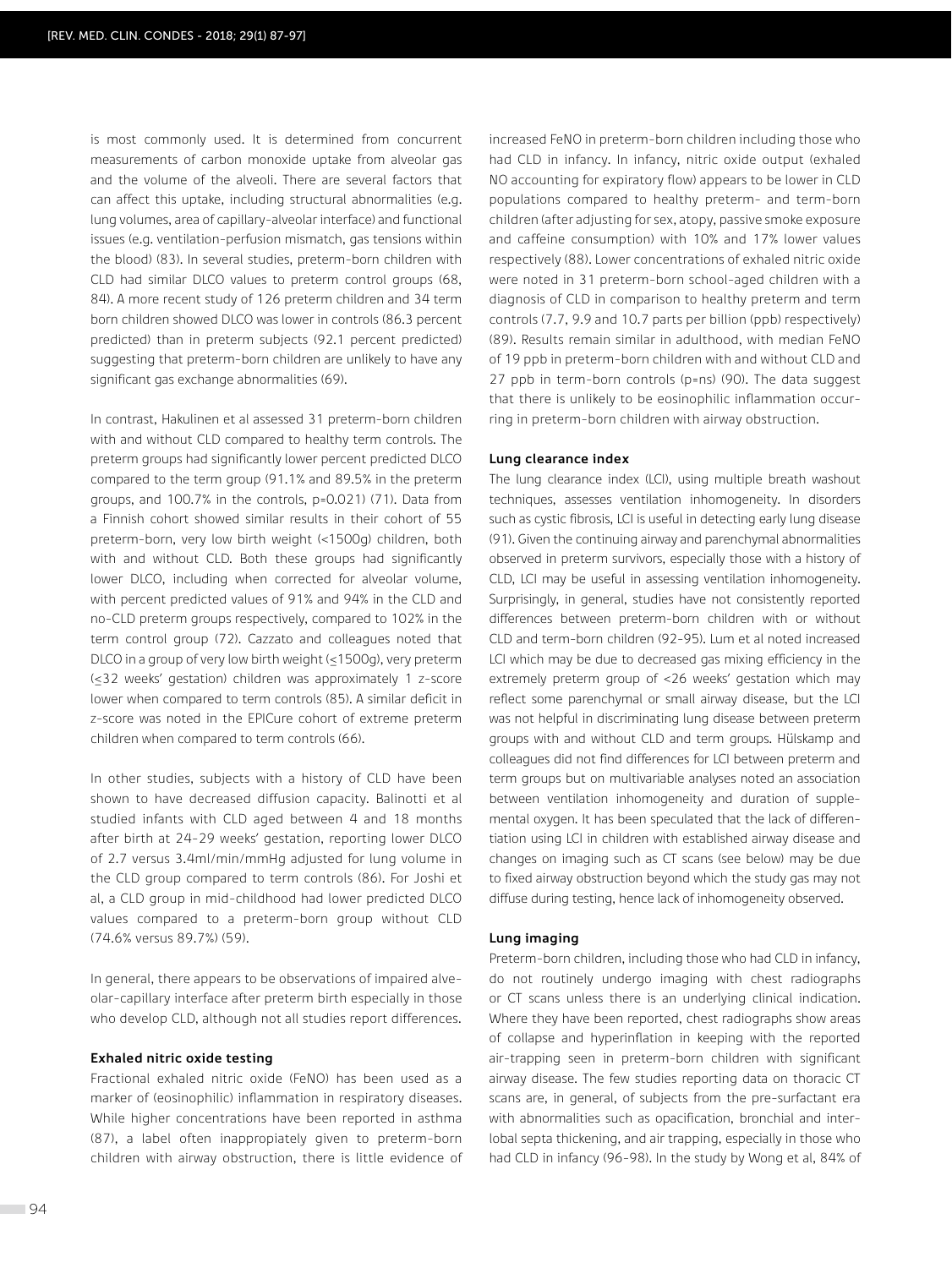subjects with CLD showed evidence of emphysema, as demonstrated in Figure 4 (51). More recently, hyperpolarised 3-helium MRI scanning has been used to assess alveolar dimensions using the apparent diffusion coefficient (ADC). One initial study shows that the ADC was remarkably similar in preterm-born children with and without CLD and term-born controls (99), thus suggesting that there is alveolar development occurring well beyond the currently accepted two years of age.

#### **FIGURE 4. CT thorax of a 20 year old with a history of BPD**



The arrows indicate emphysematous changes in the left lung field, while the arrowhead shows a large right upper lohe bulla. Reprinted with permission (51)

#### **CONCLUSION**

Lung dysfunction is associated with preterm birth and there are increasing concerns the deficits may progress to chronic lung disease in adulthood. The causes of the lung deficits associated with preterm birth are multifactorial but are largely due to the interruption of the normal in-utero lung growth and development, which can be subsequently compounded by (pulmonary) inflammatory processes triggered either in-utero (e.g. by chorioamnionitis) and/or by postnatal interventions such as mechanical ventilation and oxygen therapy. While previous emphasis has been on the respiratory outcomes of those born at the more extremes of preterm, in particular those with CLD, it is clear that even those born moderately preterm are at risk of future decrements of their respiratory function. There are a variety of investigative options to aid diagnosis of lung dysfunction, increase our understanding of the underlying mechanisms and to assess responses to treatment, which are currently lacking for preterm-born children (100). Several techniques offer promise of increasing knowledge of disease mechanisms, for instance, FOT that can be used in the younger, preschool-aged children where alternative modes of testing have difficulties. There is also the potential to assess if quality of life, including physical activity in preterm-born children (101, 102), improves after treatment of the deficits in lung function observed in pretermborn children.

The authors declare no conflicts of interest in relation to this article.

## REFERENCES

- *1. Kotecha S, Allen J. Oxygen therapy for infants with chronic lung disease. Arch Dis Child Fetal Neonatal Ed 2002;87:F11-F14.*
- *2. Kotecha SJ, Watkins WJ, Paranjothy S, Dunstan FD, Henderson AJ, Kotecha S. Effect of late preterm birth on longitudinal lung spirometry in school age children and adolescents. Thorax 2012;67:54-61.*
- *3. Bolton CE, Bush A, Hurst JR, Kotecha S, McGarvey L. Lung consequences in adults born prematurely. Thorax 2015;70:574-580.*
- *4. Hart K, Cousins M, Kotecha S. Respiratory Outcomes after Preterm Birth. Minerva Pneumologica 2017;56(2):139-51.*
- *5. Blencowe H, Cousens S, Oestergaard MZ, et al. National, regional, and worldwide estimates of preterm birth rates in the year 2010 with time trends since 1990 for selected countries: a systematic analysis and implications. Lancet 2012;379:2162-2172.*
- *6. Watkins WJ, Kotecha SJ, Kotecha S. All-Cause Mortality of Low Birthweight Infants in Infancy, Childhood, and Adolescence: Population Study of England and Wales. PLoS Med 2016;13:e1002018.*
- *7. Global Health Observatory. Causes of child mortality. WHO website; 2015. Available from: http://www.who.int/gho/child\_health/mortality/causes/ en/ [Accessed: September 2016].*
- *8. Rubaltelli FF, Dani C, Reali MF, et al. Acute neonatal respiratory distress in Italy: a one-year prospective study. Acta Paediatr 1998;87:1261-1268.*
- *9. Hjalmarson O. Epidemiology and classification of acute, neonatal*

*respiratory disorders. A prospective study. Acta Paediatr 1981;70:773- 783.*

- *10. Hack M, Friedman H, Fanaroff AA. Outcomes of Extremely Low Birth Weight Infants. Pediatrics 1996;98:931-937.*
- *11. Costeloe KL, Hennessy EM, Haider S, Stacey F, Marlow N, Draper ES. Short term outcomes after extreme preterm birth in England: comparison of two birth cohorts in 1995 and 2006 (the EPICure studies). BMJ 2012;345:e7976.*
- *12. Joshi S, Kotecha S. Lung growth and development. Early Hum Dev 2007;83:789-794.*
- *13. Kotecha S. Lung growth for beginners. Paediatr Respir Rev 2000;1:308- 313.*
- *14. Kotecha S. Lung growth: implications for the newborn infant. Arch Dis Child Fetal Neonatal Ed 2000;82:F69-F74.*
- *15. Chakraborty M, McGreal EP, Kotecha S. Acute lung injury in preterm newborn infants: mechanisms and management. Paediatr Respir Rev 2010;11:162-170.*
- *16. Gallacher DJ, Hart K, Kotecha S. Common respiratory conditions of the newborn. Breathe 2016;12:30-42.*
- *17. Jobe AH. The new BPD: an arrest of lung development. Pediatr Res 1999;46:641-643.*
- *18. Edwards MO, Kotecha SJ, Lowe J, Richards L, Watkins WJ, Kotecha S. Early-*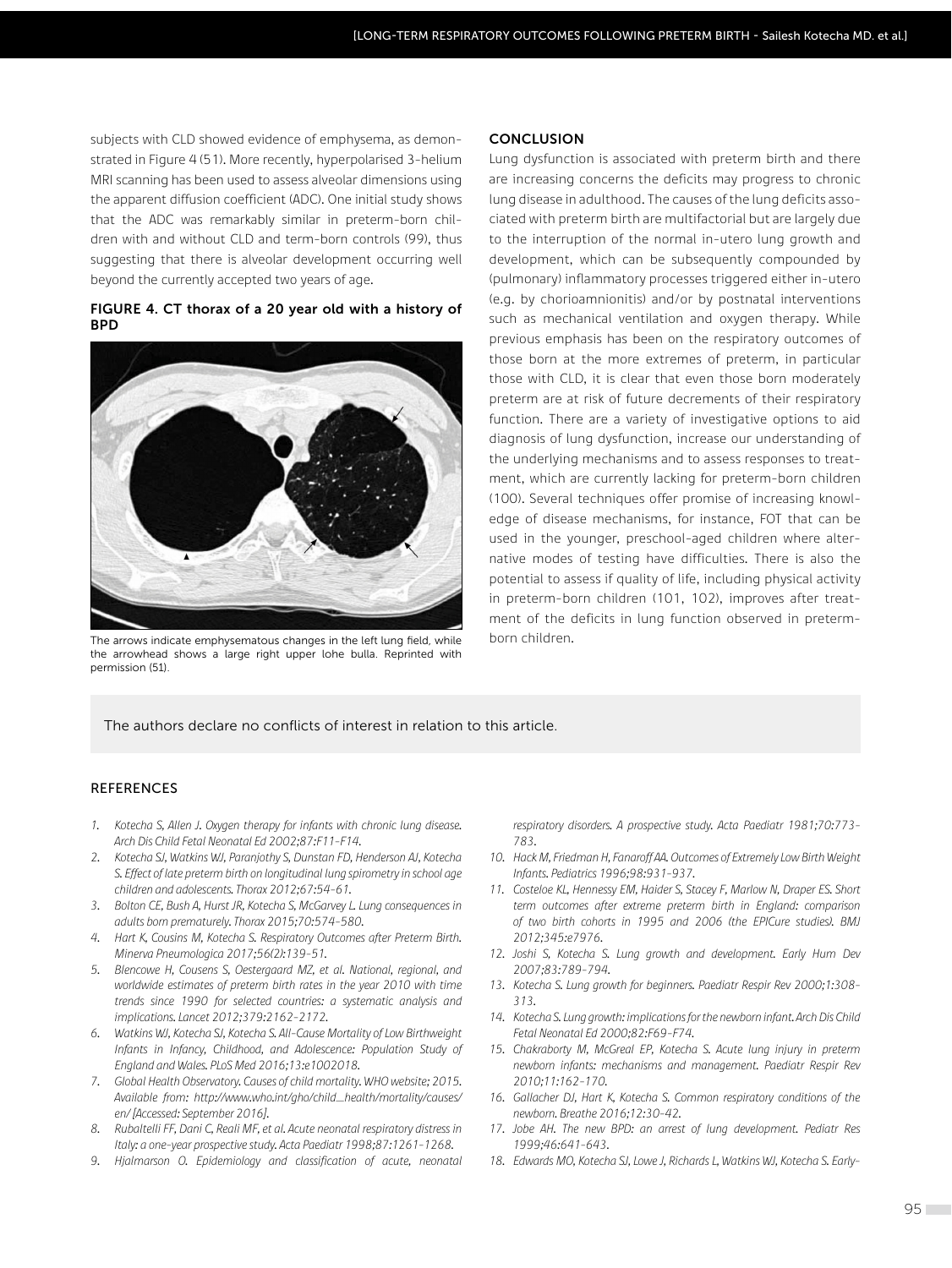*term birth is a risk factor for wheezing in childhood: A cross-sectional population study. J Allergy Clin Immunol 2015;136:581-587.e582.*

- *19. Kotecha SJ, Watkins WJ, Lowe J, Henderson AJ, Kotecha S. Effect of earlyterm birth on respiratory symptoms and lung function in childhood and adolescence. Pediatr Pulmonol 2016;51:1212-1221.*
- *20. Hjalmarson OLA, Sandberg K. Abnormal Lung Function in Healthy Preterm Infants. Am J Respir Crit Care Med 2002;165:83-87.*
- *21. Friedrich L, Pitrez PMC, Stein RT, Goldani M, Tepper R, Jones MH. Growth Rate of Lung Function in Healthy Preterm Infants. Am J Respir Crit Care Med 2007;176:1269-1273.*
- *22. Hoo A-F, Dezateux C, Henschen M, Costeloe K, Stocks J. Development of airway function in infancy after preterm delivery. J Pediatr 2002;141:652- 658.*
- *23. Costeloe K, Hennessy E, Gibson AT, Marlow N, Wilkinson AR. The EPICure study: outcomes to discharge from hospital for infants born at the threshold of viability. Pediatrics 2000;106:659-671.*
- *24. Northway WH, Rosan RC, Porter DY. Pulmonary disease following respirator therapy of hyaline-membrane disease: bronchopulmonary dysplasia. N Engl J Med 1967;276.*
- *25. Maxwell NC, Davies PL, Kotecha S. Antenatal infection and inflammation: what's new? Curr Opin Infect Dis 2006;19:253-258.*
- *26. Kotecha S, Hodge R, Schaber JA, Miralles R, Silverman M, Grant WD. Pulmonary Ureaplasma urealyticum Is Associated with the Development of Acute Lung Inflammation and Chronic Lung Disease in Preterm Infants. Pediatr Res 2004;55:61-68.*
- *27. Beeton ML, Maxwell NC, Davies PL, et al. Role of pulmonary infection in the development of chronic lung disease of prematurity. Eur Respir J 2011;37:1424-1430.*
- *28. Ambalavanan N, Nicola T, Hagood J, et al. Transforming growth factor-ơ signaling mediates hypoxia-induced pulmonary arterial remodeling and inhibition of alveolar development in newborn mouse lung. Am J Physiol Lung Cell Mol Physiol 2008;295:L86-L95.*
- *29. Lal MK, Manktelow BN, Draper ES, Field DJ. Chronic Lung Disease of Prematurity and Intrauterine Growth Retardation: A Population-Based Study. Pediatrics 2003;111:483-487.*
- *30. Kotecha SJ, Watkins WJ, Heron J, Henderson J, Dunstan FD, Kotecha S. Spirometric lung function in school-age children: effect of intrauterine growth retardation and catch-up growth. Am J Respir Crit Care Med 2010;181:969-974.*
- *31. Sonnenschein-van der Voort AMM, Arends LR, de Jongste JC, et al. Preterm birth, infant weight gain, and childhood asthma risk: A meta-analysis of 147,000 European children. J Allergy Clin Immunol 2014;133:1317- 1329.*
- *32. Been JV, Nurmatov UB, Cox B, Nawrot TS, van Schayck CP, Sheikh A. Effect of smoke-free legislation on perinatal and child health: a systematic review and meta-analysis. Lancet 2014;383:1549-1560.*
- *33. Luck W, Nau H, Hansen R, Steldinger R. Extent of nicotine and cotinine transfer to the human fetus, placenta and amniotic fluid of smoking mothers. Dev Pharmacol Ther 1985;8:384-395.*
- *34. Collins MH, Moessinger AC, Kleinerman J, et al. Lung Hypoplasia In Fetuses Of Rats Exposed To Cigarette Smoke: A Morphometric Analysis. Pediatr Res 1984;18:388A-388A.*
- *35. Bisgaard H, Loland L, Holst KK, Pipper CB. Prenatal determinants of neonatal lung function in high-risk newborns. J Allergy Clin Immunol 2009;123:651-657, 657 e651-654.*
- *36. Stick SM, Burton PR, Gurrin L, Sly PD, LeSouëf PN. Effects of maternal smoking during pregnancy and a family history of asthma on respiratory function in newborn infants. Lancet 1996;348:1060-1064.*
- *37. Lodrup Carlsen K, Jaakkola J, Nafstad P, Carlsen K. In utero exposure to cigarette smoking influences lung function at birth. Eur Respir J 1997;10:1774-1779.*
- *38. Hoo A-F, Henschen M, Dezateux C, Costeloe K, Stocks J. Respiratory Function Among Preterm Infants Whose Mothers Smoked During Pregnancy. Am J Respir Crit Care Med 1998;158:700-705.*
- *39. Henderson AJ, Sherriff A, Northstone K, Kukla L, Hruba D. Pre- and postnatal*

*parental smoking and wheeze in infancy: cross cultural differences. Avon Study of Parents and Children (ALSPAC) Study Team, European Longitudinal Study of Pregnancy and Childhood (ELSPAC) Co-ordinating Centre. Eur Respir J 2001;18:323-329.*

- *40. Gilliland FD, Li Y-F, Peters JM. Effects of Maternal Smoking during Pregnancy and Environmental Tobacco Smoke on Asthma and Wheezing in Children. Am J Respir Crit Care Med 2001;163:429-436.*
- *41. Hayatbakhsh MR, Sadasivam S, Mamun AA, Najman JM, Williams GM, O'Callaghan MJ. Maternal smoking during and after pregnancy and lung function in early adulthood: a prospective study. Thorax 2009;64:810- 814.*
- *42. Donoghue D, Lincoln D, Morgan G, Beard J. Influences on the degree of preterm birth in New South Wales. Aust N Z J Public Health 2013;37:562- 567.*
- *43. Raju PS, Prasad KVV, Ramana YV, Balakrishna N, Murthy KJR. Influence of socioeconomic status on lung function and prediction equations in Indian children. Pediatr Pulmonol 2005;39:528-536.*
- *44. Paranjothy S, Dunstan F, Watkins WJ, et al. Gestational Age, Birth Weight, and Risk of Respiratory Hospital Admission in Childhood. Pediatrics 2013;132:e1562-e1569.*
- *45. Edwards MO, Kotecha SJ, Lowe J, Richards L, Watkins WJ, Kotecha S. Management of Prematurity-Associated Wheeze and Its Association with Atopy. PLoS One 2016;11:e0155695.*
- *46. Boyle EM, Poulsen G, Field DJ, et al. Effects of gestational age at birth on health outcomes at 3 and 5 years of age: population based cohort study. BMJ 2012;344.*
- *47. Been JV, Lugtenberg MJ, Smets E, et al. Preterm birth and childhood wheezing disorders: a systematic review and meta-analysis. PLoS Med 2014;11:e1001596.*
- *48. Hennessy EM, Bracewell MA, Wood N, et al. Respiratory health in pre-school and school age children following extremely preterm birth. Arch Dis Child 2008;93:1037-1043.*
- *49. Fawke J, Lum S, Kirkby J, et al. Lung function and respiratory symptoms at 11 years in children born extremely preterm: the EPICure study. Am J Respir Crit Care Med 2010;182:237-245.*
- *50. Narang IR, M.; Cremonesini, D.; Silverman, M.; Bush, A. Longitudinal Evaluation of Airway Function 21 Years after Preterm Birth. Am J Respir Crit Care Med 2008;178:74-80.*
- *51. Wong PM, Lees AN, Louw J, et al. Emphysema in young adult survivors of moderate-to-severe bronchopulmonary dysplasia. Eur Respir J 2008;32:321-328.*
- *52. Kirkby J, Welsh L, Lum S, et al. The EPICure study: comparison of pediatric spirometry in community and laboratory settings. Pediatr Pulmonol 2008;43:1233-1241.*
- *53. Kotecha SJ, Edwards MO, Watkins WJ, et al. Effect of preterm birth on later FEV1: a systematic review and meta-analysis. Thorax 2013;68:760-766.*
- *54. Vollsæter M, Røksund OD, Eide GE, Markestad T, Halvorsen T. Lung function after preterm birth: development from mid-childhood to adulthood. Thorax 2013;68:767-776.*
- *55. Pelkonen AS, Hakulinen AL, Turpeinen M. Bronchial Lability and Responsiveness in School Children Born Very Preterm. Am J Respir Crit Care Med 1997;156:1178-1184.*
- *56. Vollsæter M, Clemm HH, Satrell E, et al. Adult Respiratory Outcomes of Extreme Preterm Birth. A Regional Cohort Study. Ann Am Thorac Soc 2015;12:313-322.*
- *57. Landry JS, Tremblay GM, Li PZ, Wong C, Benedetti A, Taivassalo T. Lung Function and Bronchial Hyperresponsiveness in Adults Born Prematurely. A Cohort Study. Ann Am Thorac Soc 2016;13:17-24.*
- *58. Kotecha SJ, Dunstan FD, Kotecha S. Long term respiratory outcomes of late preterm-born infants. Semin Fetal Neonatal Med 2012;17:77-81.*
- *59. Joshi S, Powell T, Watkins WJ, Drayton M, Williams EM, Kotecha S. Exerciseinduced bronchoconstriction in school-aged children who had chronic lung disease in infancy. J Pediatr 2013;162:813-818 e811.*
- *60. Kanengiser S, Dozor AJ. Forced expiratory maneuvers in children aged 3 to 5 years. Pediatr Pulmonol 1994;18:144-149.*